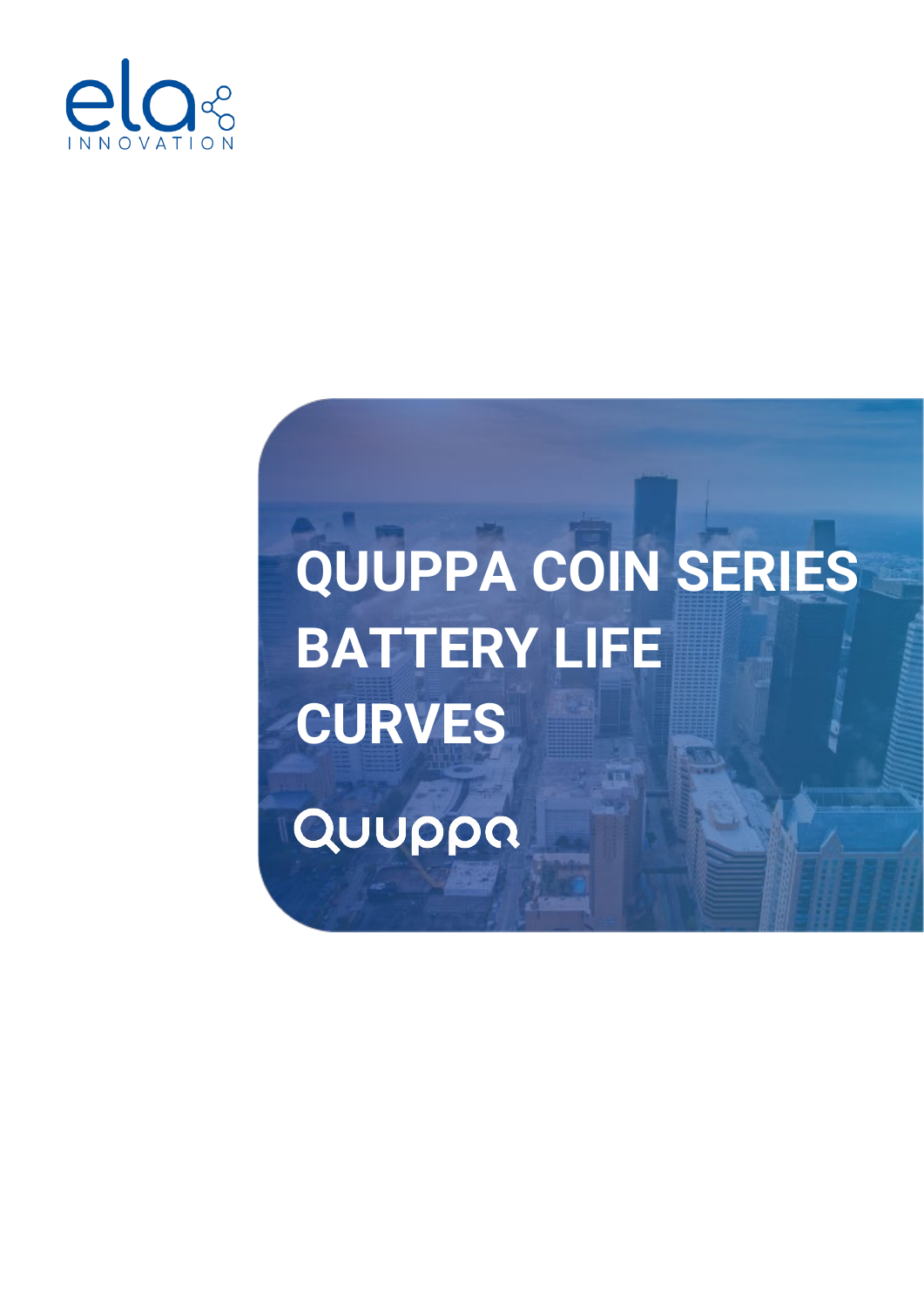

## *LIFETIME CURVES DEPENDING ON TRANSMISSION RECURRENCE*

## *MEASUREMENT CONTEXT*

Lifetime measurement in this document have been performed with following :

- *Product* : Quuppa COIN ID / Quuppa Aero Beacon
- **Version**: v1.0.1
- *Transmission recurrence* in mode « Triggered » : sweeping from 100ms to 1s
- *Transmission recurrence* in mode « Default » : sweeping from 1s to 10s
- *Transmission power* : 0dBm, +4 dBm
- *Long Sleep* : Activation/Deactivation of « Long Sleep » mode
- *State duration in* mode « **Triggered** » : sweeping from 1s to 5min
- *State duration in* mode « **Default** » : sweeping from 20s to 5min
- *Response mode :* there are 3 listening parameters : « Power Save », « Balanced » and « Fast ». To be selected in modes « Triggered » et « Default ».
- **Number of events**: sweeping from 1 to 1000 moves per day
- *Test temperature* : 25°C
- **Battery capacity**: 1 CR2032 battery with 20% derating.

The battery self-discharge, and inherent chemical lifetime, are limiting its use to 20 years, including storage.

Following curves are calculated for usage of geopositioning, in a transmit-on-movement mode. Possible downlink commands, LED illumination command, OTA programming, etc… are not included in this calculation.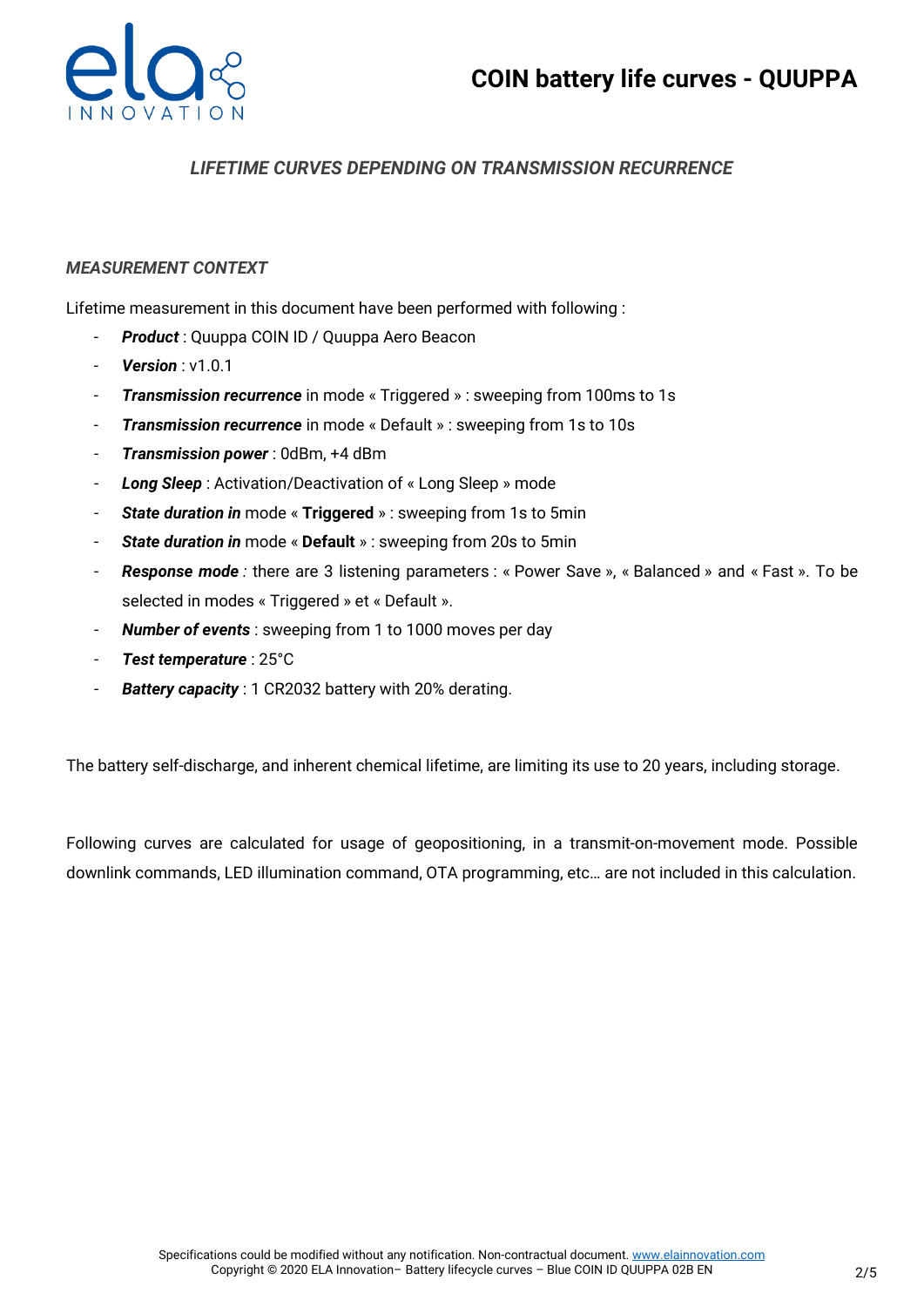

• Lifetime with default parameters, depending on « Long Sleep » activation and number of events per day:

| Parameter          | Rec.<br>Triggered | Rec. Default | Power  | Resp.<br>Triggered | Resp.<br>Default | Duration<br>Triggered | Duration<br>Default |
|--------------------|-------------------|--------------|--------|--------------------|------------------|-----------------------|---------------------|
| <b>Fixed value</b> | s                 | 10s          | +4 dBm | Power Save         | Power Save       | 20s                   | 60s                 |



• Lifetime depending on state duration « triggered » and transmit power :

|             |                |              |                    |               |            | Duration | <b>Nb</b> |
|-------------|----------------|--------------|--------------------|---------------|------------|----------|-----------|
| Parameter   | Rec. Triggered | Rec. Default | Triggered<br>Resp. | Resp. Default | Lona Sleep | Default  | evt/day   |
| Fixed value |                | 10s          | <b>Power Save</b>  | Power Save    | Non        | 60s      | 150       |

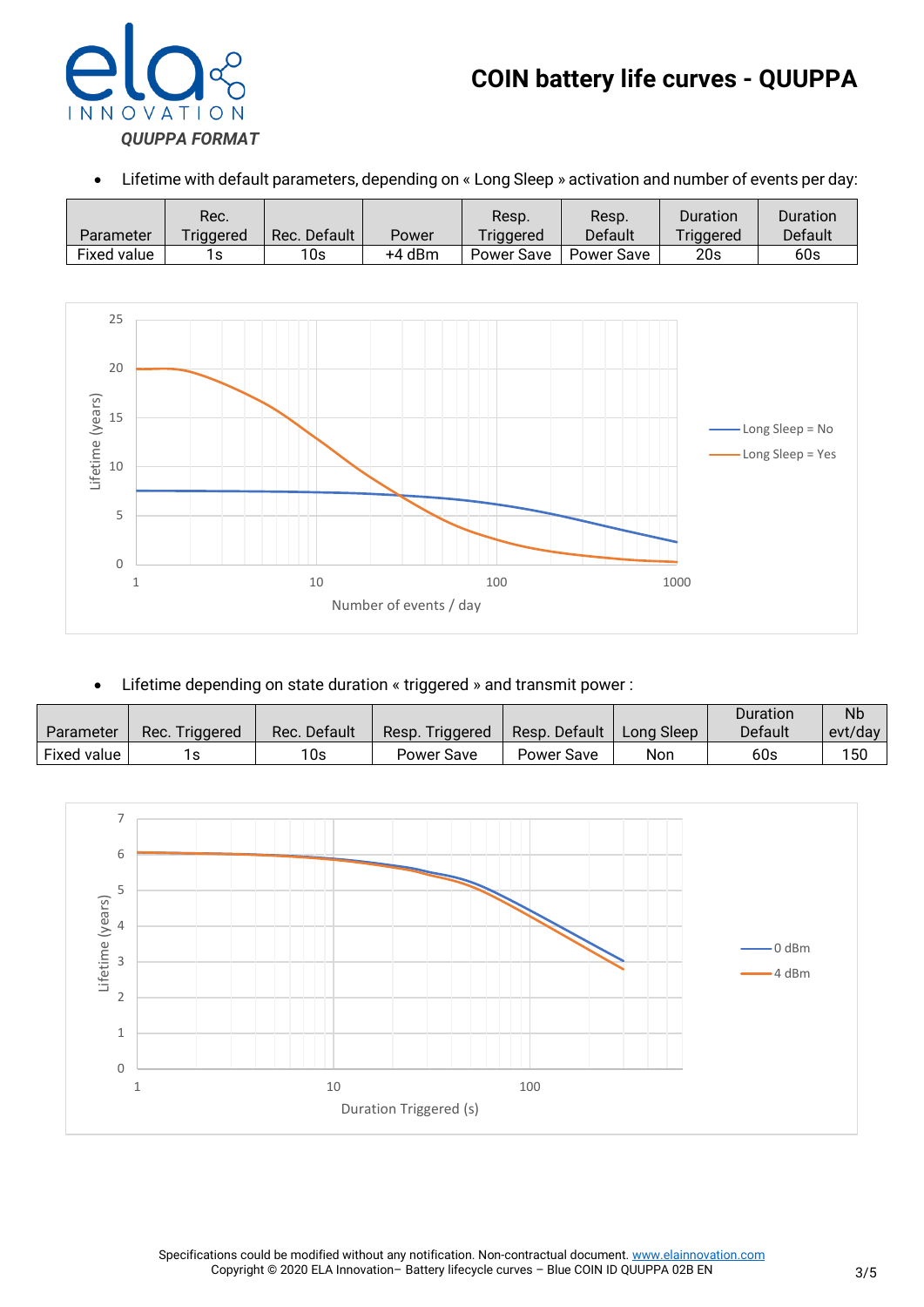## **COIN battery life curves - QUUPPA**



• Lifetime depending on state duration « Triggered » and transmit recurrences in « Triggered / Default » :

|             |        |                    |               |            |                         | Nb      |
|-------------|--------|--------------------|---------------|------------|-------------------------|---------|
| Parameter   | Power  | Triggered<br>Resp. | Resp. Default | Long Sleep | <b>Duration Default</b> | evt/dav |
| Fixed value | +4 dBm | Power Save         | Power Save    | No         | 60s                     | 150     |



• Lifetime depending on state duration « Default » and transmit recurrences in « Triggered / Default » :

|             |        |                    |               |            | Duration  | Nb      |
|-------------|--------|--------------------|---------------|------------|-----------|---------|
| Parameter   | Power  | Triggered<br>Resp. | Resp. Default | Long Sleep | Triggered | evt/day |
| Fixed value | +4 dBm | Power Save         | Power Save    | No         | 20s       | 150     |